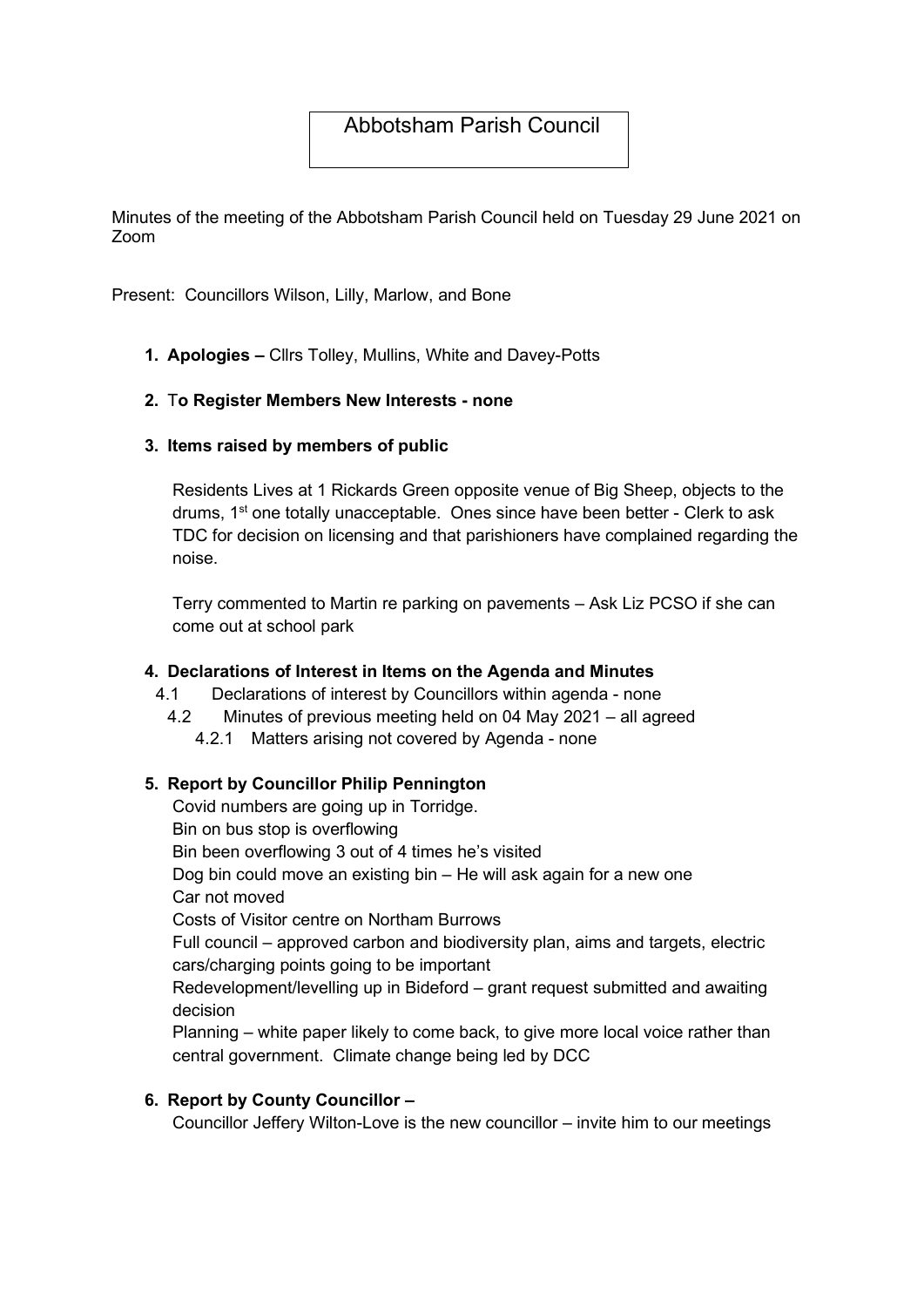### 7. Planning

- 7.1 1/1197/2020/FUL Erection of a single storey service centre to provide dining and recreational facilities for the residents of the existing and proposed Close Care dwellings, Kenwith Castle, Abbotsham – approved
- 7.2 Licensing application for The Big Sheep covered in open session.
- 7.3 1/0926/2020/OUTM Outline planning application for the erection of up to 290 dwellings, including affordable housing with public open space, landscaping and sustainable drainage system (SuDS) and two vehicular access points from Abbotsham Road. All matters reserved except access. (additional/amended ecology information), Land North Of Abbotsham Road, Abbotsham, Bideford,- Sharon looked at all the comments made – highway monitoring was at 12.55 in first week of lockdown. Philip has looked at the wildlife gain, DCC consultee said report wasn't fit for purpose. CPRE – has done briefing note about 5 year land supply and affectively the majority of cases that have gone against the developer. 5 year land supply doesn't trump the local plan. Burwood appeal has had a difficult effect on Shaun Harrington. Philips comments were sent to DCC flood risk management – do they know the Kenwith Valley floods. Nothing will happen until they get the ecology report back. Martin – revised woodland plan would lead to a worse scenario than previously submitted. Badger Hill reserve becomes a walkway through. Nothing been done to mitigate the traffic, given the traffic coming onto the road from sites that have permission. More flooding in the valley unless something done about flow in Badger Wood. Refer to our earlier comments, woodland plan would lead to a worse scenario than previously submitted, all agreed
- 7.4 1/0658/2021/ADV Replacement entrance sign for Care Home, Heronslea, Westward Ho! – no objections

### 8. Clerks Report

- 8.1 Emptying of public bins clerk spoke to supervisor in waste and recycling and they are being emptied. Cllr Pennington to speak to Richard Haste regarding additional emptying.
- 8.2 Highway issues hedges works have been carried out
- 8.3 Dog bins covered by Cllr Pennington
- 8.4 Road Warden scheme (see email) sample risk assessments
- 8.5 AONB sustainable development fund circulated

# 9. Chairs Report

- 9.1 Rural broadband Airband has approached us again for someone coming to speak to us – we don't want you to come unless you have fixed times and fixed prices. We have had 3 previous presentations from your company but not received answers to our questions
- 9.2 Abbotsham Volunteers maintenance around the village seems to be going ok, next one is on Wednesday next week